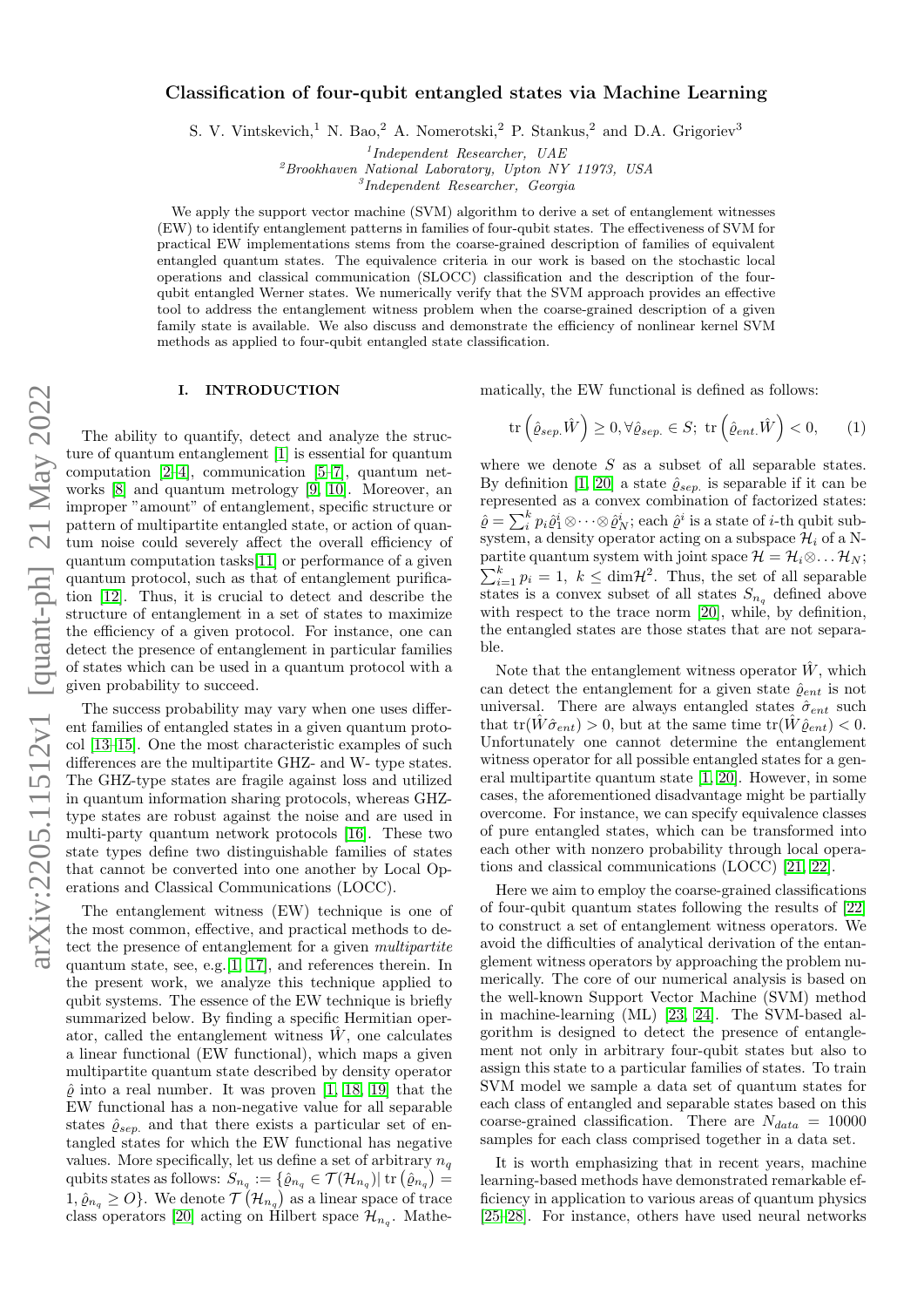[\[29,](#page-8-23) [30\]](#page-8-24) and also the SVM [\[31\]](#page-8-25) to find EW operators, which efficiently distinguish between separable and entangled states of a particular type.

The simplest linear SVM approach can classify quantum states according to their belonging to one of two classes (entangled and probably separable) by computing the decision function and constructing a decision boundary. Thus, the SVM approach directly corresponds to the EW problem. Note that SVM fits our problem naturally, as quantum states can be equivalently considered as vectors in  $\mathcal{T}(\mathcal{H}_{n_q})$  space. Consequently, the SVM approach allows one to find a hyper-plane in the  $\mathcal{T}(\mathcal{H}_{n_q})$ , which corresponds to the entanglement witness. We describe our approach and results of its application in Section [II.](#page-1-0) Appendix [A](#page-7-0) provides a detailed description of the SLOCC classification of four-qubit states used in this work.

#### <span id="page-1-0"></span>II. ENTANGLEMENT WITNESSES FOR FOUR-QUBIT STATES AND APPLICATION OF SVM

In this section we construct a set of EW operators by focusing on a set of four qubit states  $(n_q = 4)$ . As the first step, let us provide a general mathematical description for the linear space of trace class operators  $\mathcal{T}(\mathcal{H}_{n_q})$  in the case of an arbitrary number of qubits  $n_q$ . The space  $\mathcal{T}(\mathcal{H}_{n_q})$  is endowed with Hilbert-Schmidt inner product for any two operators  $\hat{R}_1, \hat{R}_2$ :  $\langle \hat{R}_1, \hat{R}_2 \rangle_{\rm HS} = \text{tr} \left( \hat{R}_1^\dagger \hat{R}_2 \right)$ , which induces the norm  $||R||_{HS} = \sqrt{\langle R^{\dagger}R\rangle_{HS}}$ . Let us choose the standard multiqubit Pauli basis  $\{\hat{\mathbf{I}}/\sqrt{2},\hat{\sigma}_x/\sqrt{2},\hat{\sigma}_y/\sqrt{2},\hat{\sigma}_z/\sqrt{2}\}^{\otimes n_q}$  as self-adjoint orthonormal basis for  $\mathcal{T}(\mathcal{H}_{n_q})$ . For simplicity we denoted a particular basis operator as  $\hat{E}_i, i = 0, 4^{n_q} - 1$ assuming  $\hat{E}_0 = \hat{\mathcal{I}}^{\otimes n_q}$ , tr  $(E_i) = 0, i \neq 0$  and  $\langle \hat{E}_i \hat{E}_j \rangle_{HS} =$  $\delta_{ij}$ . Thus, an arbitrary operator R can be represented as a vector  $\vec{r}$ :

<span id="page-1-1"></span>
$$
\hat{R} = \sum_{j} r_{j} \hat{E}_{j}, r_{k} = \text{tr}\left(\hat{E}_{k} \hat{R}\right), \vec{r} = (r_{0}, \dots r_{4^{n_{q}}-1}) \quad (2)
$$

If operator  $\hat{R}$  is Hermitian all elements of a corresponding vector  $\vec{r}$  are real numbers and  $||\hat{R}||_{HS} = ||\vec{r}||_e$ , the norm  $|| \cdot ||_e$  is the standard Euclidean norm of a vector. Consequently, the Hilbert-Schmidt inner product of two Hermitian operators  $\langle R_1, R_2 \rangle$ <sub>HS</sub> corresponds to the standard "Euclidean" inner product  $(\vec{r}_1, \vec{r}_2)$ . The vector representation emphasizes the direct correspondence between EW problems and the linear SVM method and, indeed, the EW problems can be viewed as problems of classification. We consider two classes: the set of all separable states and a subset of entangled states. In the vector representation an EW operator and an arbitrary state can be denoted  $\hat{W} \leftrightarrow \vec{w}$  and  $\hat{\rho} \leftrightarrow \vec{\rho}$  respectively, in accordance with [\(2\)](#page-1-1). Thus, the decision function used in SVM can be written as follows:

<span id="page-1-4"></span>
$$
t_{\hat{W}}\left(\hat{\varrho}\right) = \begin{cases} -1, & \text{if } \left(\vec{w}, \vec{\rho}\right) < 0\\ 1, & \text{if } \left(\vec{w}, \vec{\rho}\right) > 0, \end{cases} \tag{3}
$$

where we explicitly write the linear form of EW functional  $f_{\hat{W}}(\rho) = (\vec{w}, \vec{\rho}) \equiv \text{tr}(\hat{W}\hat{\rho})$ . Accordingly, a training data

set  $DS = {\{\hat{\varrho}_j\}}_{j=1}^{N_{data}}$  consists of separable and entangled states in vector representation labeled with  $t_{\hat{W}}(\hat{\varrho}_{sep.})$  = 1 and  $t_{\hat{W}}(\hat{\varrho}_{ent.}) = -1$  respectively, whereas a decision hyperplane is defined by  $f_{\hat{W}}(\hat{\varrho}) = 0$ .

For a given sampled state of a train data set  $\hat{\varrho}_j$  we will simplify the notation:  $f_{\hat{W}}(\hat{g}_j) \equiv f_j$  and  $t_{\hat{W}}(\hat{g}_j) \equiv t_j$ . The SVM's training objective is to find a decision boundary by maximizing of the margin  $m$ , which is the smallest distance between the decision hyperplane (boundary) and the closest quantum states, also named support vectors from the training data set. We illustrate the SVM approach in Figure [\(1\)](#page-1-2).



<span id="page-1-2"></span>Figure 1: Illustration of SVM approach in two dimensions. The distance from a given sample state  $\hat{\varrho}_j \leftrightarrow \vec{\varrho}_j$  to a decision boundary  $f_{\hat{W}} = 0$  is given by  $m_j = t_j f_j/||\vec{w}||$ . Mathematically, the value of an optimal margin value  $m_*$  can be found by minimizing the hinge error function [\(4\)](#page-1-3). For simplicity we denote  $\xi_j = \max(0, 1 - f_j t_j)$ . The location of the decision boundary is determined by a subset of the data points, known as support vectors, which is located on the margin boundary  $(f_{\hat{W}} = 1 \text{ and } f_{\hat{W}} = -1 \text{ respectively}).$  The support vectors are marked by the circles. Thus, the states that are on the correct side of the decision boundary  $\xi_i = 0$  and for the outliers  $\xi_j = 1-t_j f_j$ . Note that adding new samples that lie outside of the optimal margin region will not affect the decision boundary.

To find the optimal margin  $m_*$  one can consider minimization of the following objective function  $argmin L(\vec{w}, DS)$  named the *hinge* error function, see a  $\overline{v}$ ,DS

comprehensive description in [\[24,](#page-8-20) [32\]](#page-8-26):

<span id="page-1-3"></span>
$$
L(\vec{w}, DS) = \sum_{j}^{N_{data}} \max(0, 1 - f_j t_j) + \lambda ||\vec{w}||_e^2.
$$
 (4)

The parameter  $\lambda$  plays the role of regularization parameter to control the model's accuracy and generalization abilities.

Due to the given vector representation [\(2\)](#page-1-1), the linear structure of entanglement witness functional [\(1\)](#page-0-0) and relatively small dimensionality of linear space of operators  $\mathcal{T}(\mathcal{H}_{n_q})$  (in our case  $n_q = 4$ ,  $n_f = \dim(\mathcal{T}(\mathcal{H}_{n_q})) = 256$ ), the SVM approach is computationally feasible. We denoted the dimension of a feature space  $n_f$ , which in our case coincides with the dimension of space  $\mathcal{T}(\mathcal{H}_{n_q})$ . For instance, a rough estimate of the SVM computational complexity is  $O(N_{data}n_f)$  based on implementation of SciKit Learn python package [\[32\]](#page-8-26). Thus, the SVM's computational complexity can be estimated by  $O(N_{data}4^{n_q})$ . The SVM fits perfectly for analyzing complex but relatively small data sets. In addition, the case of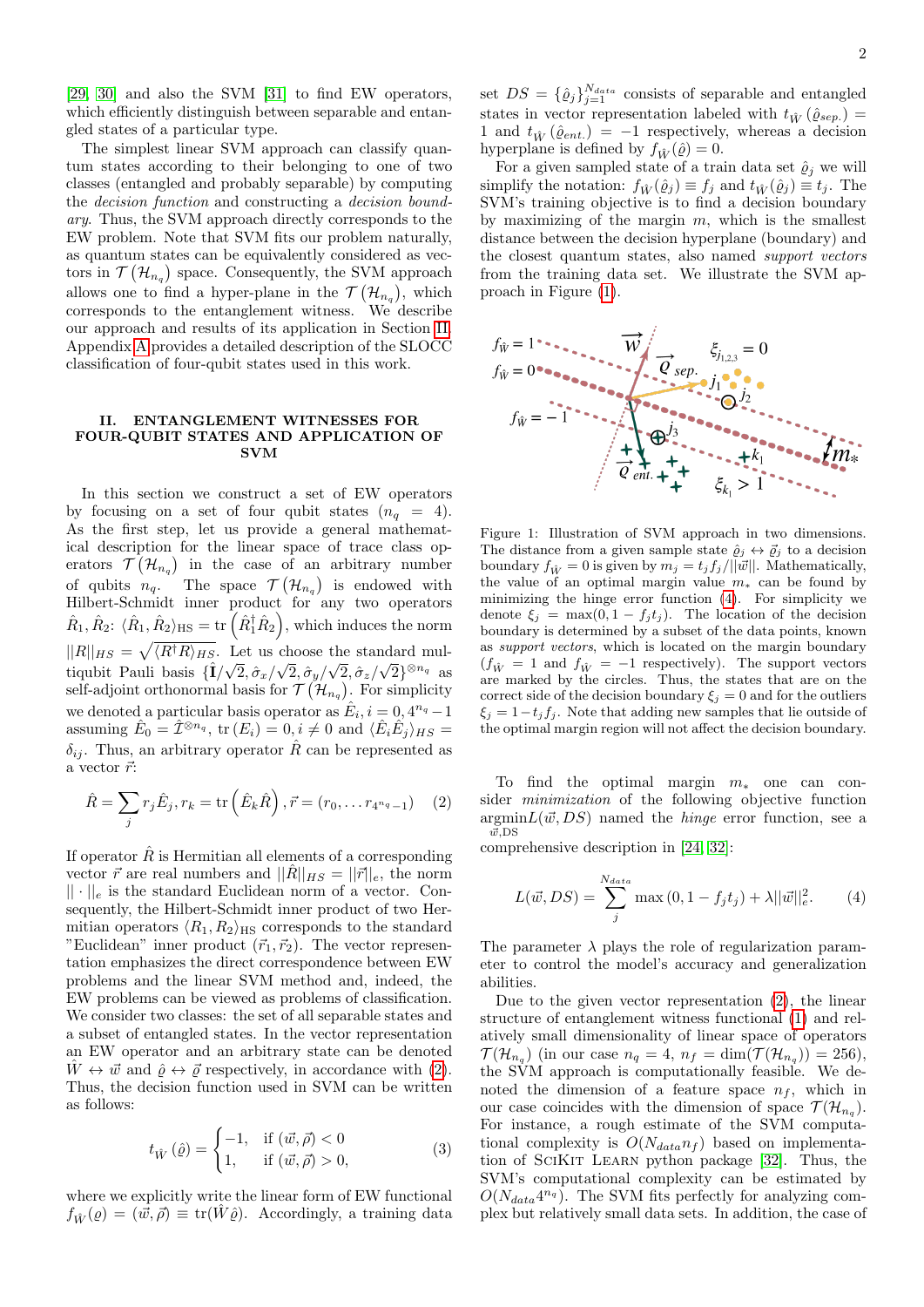four qubits has another advantage - the SLOCC classification of entangled states. This coarse-grained classification of four-qubit entangled states further reduces the complexity of the EW problem and effectively applies SVM. In the next subsection [II A](#page-2-0) we focus on this classification following the results of [\[22\]](#page-8-18) and applying it to the construction of EW operators. The subsection [II B](#page-3-0) provides the results of SVM approach for constructing the EW operators and entanglement detection of arbitrary four-qubit states.

## <span id="page-2-0"></span>A. Classification of four-qubit states

In [\[22\]](#page-8-18) it was shown how one can classify all pure states of four qubits into distinguishable classes of entangled pure states. The authors specified nine equivalent classes of this form. The equivalence criteria were determined with respect to the stochastic local quantum operations assisted by classical communication (SLOCC) applied to a particular quantum state. More specifically, states in a set can be treated as equivalent if any state for this set can be transformed into any other state with non-zero probability by means of LOCC. Note that in the present analysis we restrict ourselves to only local operations that are unitary transformations. A local unitary transformation of an arbitrary four-qubit state can be written as:

<span id="page-2-1"></span>
$$
\hat{\varrho}_{1} = \hat{U}_{1} \otimes \hat{U}_{2} \otimes \hat{U}_{3} \otimes \hat{U}_{4} \hat{\varrho}_{1} \hat{U}_{1}^{\dagger} \otimes \hat{U}_{2}^{\dagger} \otimes \hat{U}_{3}^{\dagger} \otimes \hat{U}_{4}^{\dagger}, \qquad (5)
$$

where  $\hat{U}$  are arbitrary unitary operators acting on Hilbert space of a single qubit  $\mathcal{H}_2$ . Operationally, the states belonging to the same class can be used in a given quantum protocol but they will have a different protocol efficiency. We list the explicit state classification in Appendix [A](#page-7-0) based on results of [\[22\]](#page-8-18). We denote these pure states via ket - vectors  $|G\rangle, |L\rangle_i, i = 1, ..., 8, |F\rangle_0$ , where  $|G\rangle$ represents a generic state, as  $|E\rangle_i$  we denoted "specific" classes of entangled states and  $|F\rangle_0$  is a factorized state, so is a class member of separable four-qubit states.

Some of the states, like the class representatives in [\(A1\)](#page-7-1) - [\(A9\)](#page-7-2), are parametrized with complex numbers, e.g. the generic states such as  $|G\rangle$  in [\(A1\)](#page-7-1) and states  $|E\rangle_i$ ,  $i = 1, 5$ in [\(A2\)](#page-7-3)-[\(A6\)](#page-7-4). However, some classes are represented just by a single pure state. To form a data set needed to train our SVM model we sample complex numbers for each class  $\{E_i, i = 1, 5\}$ . In addition, we sample random unitary matrices  $\hat{U}$  to increase the diversity of a particular data set in accordance with [\(5\)](#page-2-1).

The sampling algorithm of random unitary matrices is implemented via QuTip python package [\[33,](#page-8-27) [34\]](#page-8-28) with slight modification. We took the standard QuTip function rand unitary and added an additional parameter  $\varepsilon$ to control the value of  $U_{\varepsilon}$ . For this we assumed that:

<span id="page-2-2"></span>
$$
U_{\varepsilon} = \exp\left(i\varepsilon H\right),\tag{6}
$$

where  $H$  is a random  $2 \times 2$  full rank Hermitian matrix. The sampling of  $H$  is done with another QUTIP function, rand herm. Summarizing, for each SLOCC class of four-qubit states we create  $N_{data} = 10000$  samples of pure states, including factorized states, utilizing LOCC transformations for each state [\(5\)](#page-2-1) with random unitary operators in accordance with Eq. [\(6\)](#page-2-2). We normalize each



<span id="page-2-3"></span>Figure 2: Schematic representation of results obtained with the SVM approach. The decision boundaries between the set of separable states  $S$  and each class of entangled states  $E_i$ are represented by dashed lines. Each line corresponds to a particular class and is specified by vector representation  $\vec{w}_i$  of entanglement witness operator  $\hat{W}_i$  in accordance with Eqs. [\(1\)](#page-0-0) and Eqs.  $(3)$ 

.

sample by replacing  $\hat{\varrho}_{E_i} \to \hat{\varrho}_{E_i}/\text{tr}\left(\hat{\varrho}_{E_i}\right)$ . On the next step we find EW operators via the SVM algorithm, which can distinguish separable four-qubit states  $\hat{\varrho}_{sep}$  and each class of entangled states represented in families  $E_i, i = 1, \ldots 8$ . Figure [2](#page-2-3) illustrates the expected result.

The set of separable states S is a closed convex set and any separable state can be represented as a convex hull of factorized states. We directly employ this property to create a data set of separable states to train and validate our results achieving high accuracy, see subsection [II B.](#page-3-0) To create a single separable state we sample  $4 * 4^{nq \equiv 4}$ random factorized unitary operators (matrices):  $\hat{U}_{f}^{(4)} \equiv$  $\hat{U}_1 \otimes \hat{U}_2 \otimes \hat{U}_3 \otimes \hat{U}_4$ . Each 2x2 single qubit unitary operator  $\hat{U}$  is distributed according to the Haar measure [\[35\]](#page-8-29). As a result one can get a random pure factorized state  $|F\rangle' =$  $\hat{U}_{f}^{(4)}$  $f_f^{(4)}|F\rangle_0$ . The number  $4 * 4^4$  unitary operators is driven by the requirement of Carathéodory's theorem for convex sets and dimension of state space  $\mathcal{H}_{n_q}$ , see [\[20\]](#page-8-16) for detailed discussion. To sample an arbitrary separable four-qubit state we construct a convex hull:  $\hat{\varrho}_S = \sum_{i=1}^{2^4} p_i |F\rangle'_i$  $_i'$   $\langle F|_i'$  $\frac{i}{i}$ where the probability distribution  $\{p_i\}$  is generated from the Dirichlet distribution [\[24\]](#page-8-20). Note that it is possible to train SVM and find the EW operator by using only pure factorized states. It follows directly from the definition of separable states and properties of entanglement witnesses. We will return to this remark in the next subsection.

Summarizing, our central goal is to demonstrate that the SVM approach allows one to classify and detect the entanglement for an arbitrary four-qubit state, not only for pure states. In the next subsection we confirm that the presented above SVM approach can achieve this goal with high accuracy.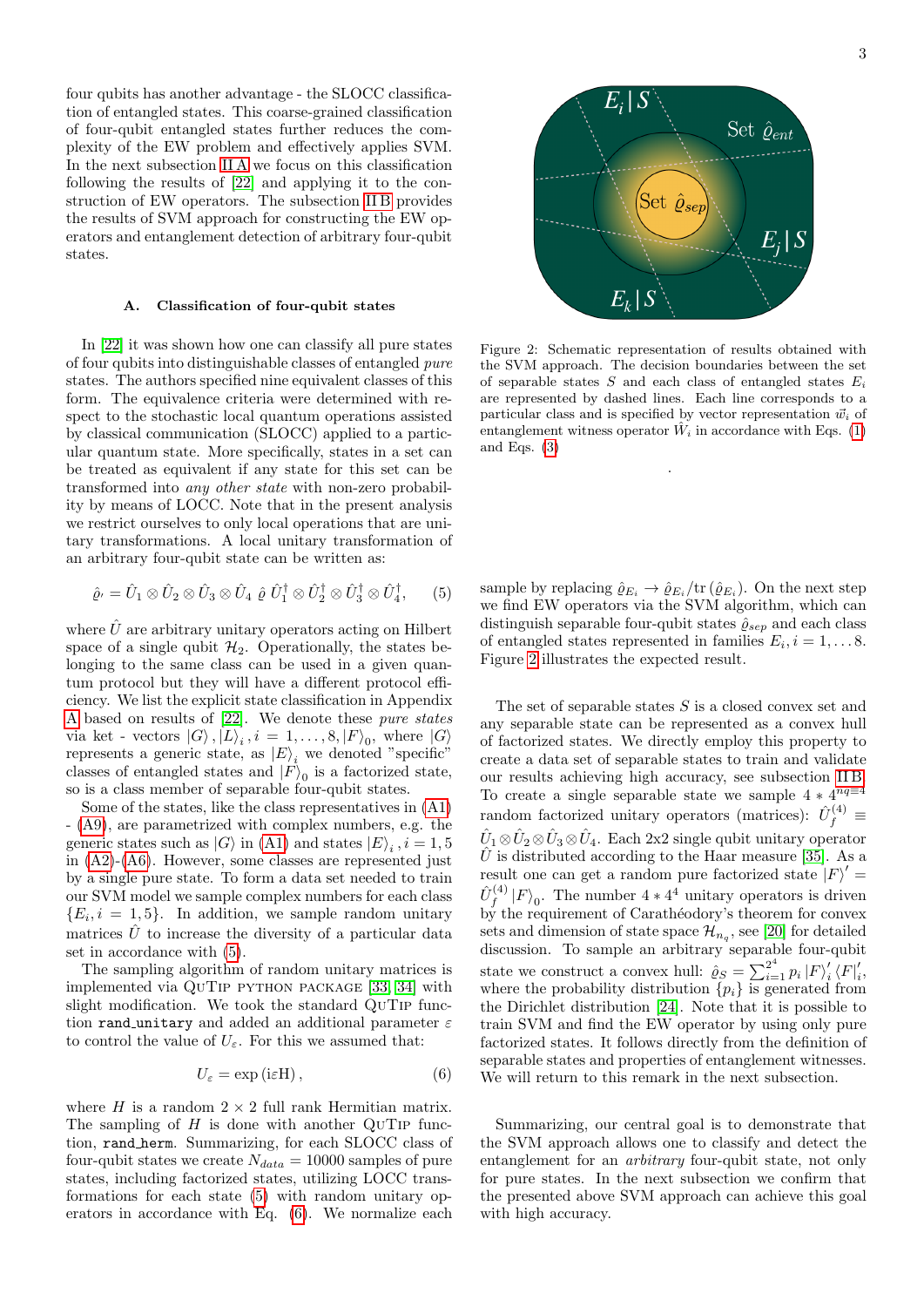#### <span id="page-3-0"></span>B. Constructing Entanglement Witness operators via Linear Support Vector Machines.

To implement the linear SVM algorithm, we prepared a data set comprised of pairs of entangled and separable states. The data set has 10000 samples of each family of states  $\{G, E_i, i = 1, \ldots 8\}$  and the same number of samples of separable states S. Specifically, in the case of  $G, E_1 - E_5$  we randomly sample complex numbers  $a, b, c, d$ describing parametrization of a particular family [\(A1\)](#page-7-1) - [\(A9\)](#page-7-2). All states in the data set are normalized and converted to density operator form as we mentioned above.

As a result, for each member of  $\{E_i, i = 1, \ldots 8\}$ , we constructed a corresponding set of normalized EW operators such that  $|\text{tr}(\hat{\rho}W)| \leq 1$ . To train an SVM model for a given family, we split the corresponding data subset into three parts: 8000 samples for the training set, and 1000 samples for both validation and accuracy testing sets. One can find examples of resulting performance of the trained model via SVM in Figures [3](#page-4-0) and [4](#page-4-1) for the cases of families  $E_3$  and G. Note for both presented cases we have chosen parameter  $\varepsilon = 0.5$  in [\(6\)](#page-2-2) to assemble data sets of states. To train SVM model the regularization parameter  $\lambda$  in [\(4\)](#page-1-3) was set equal to  $0.5 * 10^{-4}$  to yield an acceptable generalization. To train a SVM model we used the Adam optimizer implemented in TENSORFLOW library [\[36\]](#page-8-30). The total number of training steps (epochs) was chosen 25000 steps, but an acceptable convergence of SVM algorithm with the batch size 500 had been achieved after approximately 5000 training steps. Histograms of  $E_3$ and G consist of 75 bins versus  $tr(\hat{\rho} \hat{W})$  covering the range of  $|\text{tr}(\hat{\rho}\hat{W}_G)| \leq 1$ .

It is clear from the validation and accuracy histograms that the resulting witness can reliably distinguish separable and entangled states.

Let us further analyze the performance of the linear SVM algorithm. It is worth mentioning that in accordance with the properties of multipartite EW  $(1)$ , while a functional  $f_W(\varrho) \geq 0$  for all separable states but  $f_W(\hat{\varrho}_{sep.}) < 0$ for at least one entangled state  $\hat{\varrho}_{ent.}$ ; it does not exist an EW operator that can detect all entangled states. We aim to find the best possible EW operator that can detect the presence of entanglement in a maximum number of states of a given family of states. Usually, the optimal EW implies an operator  $\hat{W}_{opt}$  that can detect the maximum number of entangled states [\[20\]](#page-8-16). In geometrical terms it means that the decision hyperplane is tangent to the set of all separable states S. Note that for a single entangled state it is guaranteed that this entangled state and all separable states can be linearly separated. On the other hand in terms of linear SVM we tend to find the maximal distance to the closest sample of a given set of states from the decision boundary. It is known [\[24\]](#page-8-20), that the linear SVM works perfectly for linearly separable data, but even for non linearly separable data it might perform quite well [\[32\]](#page-8-26).

Our analysis presented here directly tests the ability to distinguish entangled and separable states for each SLOCC family individually. The SVM generalization performance is considered for the newly resampled entangled and separable states. We analyze a variety of states correctly detected by EW without limiting them to only entangled states. We also include mixed and pure (factorized) separable states in the analysis.

In the case of entangled states, one considers three different cases. In these cases we operate with different data sets of entangled states where the diversity of each sample is varying by parameter  $\varepsilon$  in [\(6\)](#page-2-2), in accordance with the SLOCC classification criteria [\(5\)](#page-2-1). We tested the procedure for the following parameters:  $\varepsilon_1 = 0.5, \varepsilon_2 =$  $0.75, \varepsilon_3 = 1$ . The results are presented in Figure [5.](#page-5-0) It is clear from the figure that the ability to detect entanglement with already trained EW operator for the corresponding family members drops dramatically for  $\varepsilon_3 = 1$ : the score is equal to about 40% on average for all classes compared to almost 100% for  $\varepsilon_1 = 0.5$ . In these cases, the value of  $\varepsilon$  has a possible interpretation of ability to distinguish entangled states from separable ones employing linear SVM and, therefore, the EW theory.

The approach works similarly for all families  ${E_i}$ ,  $i =$ 1 . . . 8. In other words, one can roughly estimate the vicinity for any state if it is a member of a given family of entangled states, for which a linear model can detect the presence of entanglement. We also analyzed the SVM generalization performance in the worst case scenario. In this case, each state is modified via [\(5\)](#page-2-1) but each unitary operator  $\hat{U}_{f}^{(4)} \equiv \hat{U}_1 \otimes \hat{U}_2 \otimes \hat{U}_3 \otimes \hat{U}_4$  is distributed according to the Haar measure. As expected, in this case we get much inferior performance: scores  $\leq 1\%$  for all SLOCC families. However, the correct detection scores for separable and factorized states have not changed and are still high, about 99.5%. Such behavior concurs with the EW properties.

A pure factorized state always has an infinitely large number of entangled states within  $\varepsilon$ , the vicinity, calculated e.g. with respect to the trace norm or Hilbert-Schmidt norm. This may lead to inferior performance of the SVM algorithm in its attempt to derive EWs capable of detecting the mixed entangled states. Consequently, to improve the algorithm further we have included mixed entangled states in our training model. For instance, let us consider another important family of multipartite quantum states  $\hat{\rho}_W$ , so called Werner states [\[37,](#page-8-31) [38\]](#page-8-32), which involve entanglement of mixed states. These states are invariant under the diagonal action of the unitary group, i.e. it is a particular case represented in Eq. [\(5\)](#page-2-1), namely:

$$
\hat{\varrho}_W = \begin{bmatrix} [\hat{U}_1 \otimes \hat{U}_2]_{1|3} \otimes [\hat{U}_1 \otimes \hat{U}_2]_{2|4} \hat{\varrho}_W \\ [\hat{U}_1 \otimes \hat{U}_2]_{1|3}^{\dagger} \otimes [\hat{U}_1 \otimes \hat{U}_2]_{2|4}^{\dagger} \end{bmatrix} (7)
$$

Despite the high accuracy achieved for the SLOCC classes, the entanglement detection for random entangled Werner states yielded poor accuracy. We obtained correct entanglement detection scores of  $\approx 1\%$  in the case of family G others families yield scores  $\approx 0.1\%$ . On the other hand, the separable states are again classified with almost 100 % accuracy. Summarizing, almost all sampled Werner states are classified as separable states. Thus, it is essential to train SVM linear modes for the Werner states and consider such states as a separate family. The performance results of trained EW in the case of Werner states is presented in Figure [6.](#page-5-1)

In this subsection, we considered several families of entangled states, including mixed states. Our analysis clearly shows that a linear SVM algorithm can be efficiently employed to construct a set of EW operators. It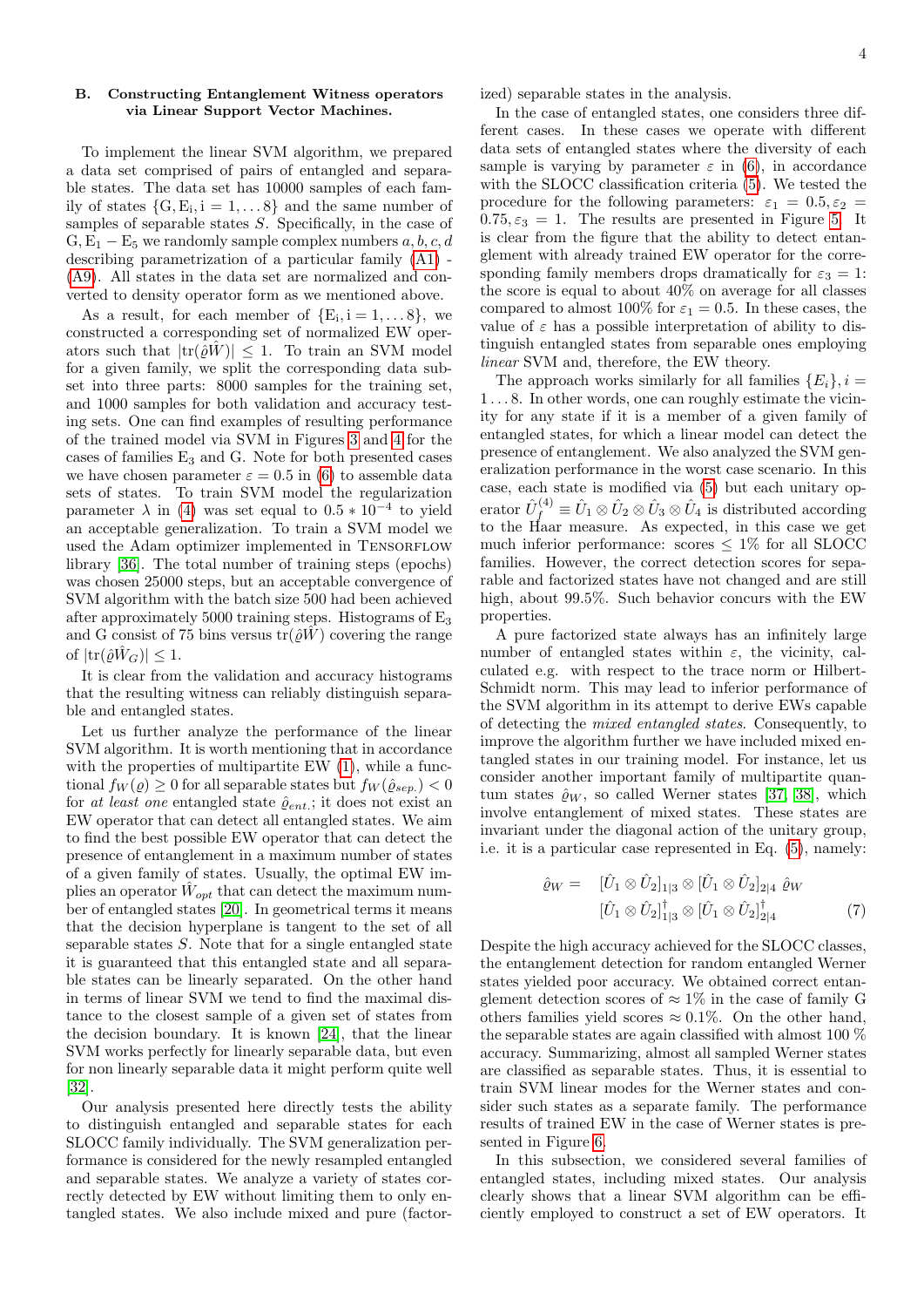

<span id="page-4-0"></span>Figure 3: Distribution of tr( $\partial \hat{W}$ ), mean value of the entanglement witness for a) accuracy set and b) validation set of the trained EW model via Linear SVM algorithm in the case of E<sup>3</sup> family of states. Both accuracy set and accuracy set consist of 2000 samples: 1000 separable states and 1000 entangled states of E<sub>3</sub> family. For both accuracy and validation sets there were only few  $(5 \leq)$  miss-classifications of entangled states and zero miss-classifications for separable states.



<span id="page-4-1"></span>Figure 4: Distribution of  $tr(\hat{\rho}W)$ , mean value of entanglement witness, for a) accuracy set and b) validation set of trained EW model via Linear SVM algorithm in the case of generic G family of states. Both accuracy and validation set consist of 2000 samples: 1000 separable states and 1000 entangled states of  $E_3$  family. For both accuracy and validation sets there were only few  $(5 \leq)$  miss-classifications of entangled states and zero miss-classifications for separable states.

was also demonstrated that the approach has fundamental limitations and, clearly, each family as a whole cannot be separated using a linear SVM. In the following, we discuss possible nonlinear extensions of the SVM algorithms applicable to EW problem.

### C. Constructing Entanglement Witness operators via Support Vector Machines with nonlinear kernels

Let us consider possible improvements of the discussed above approach. The SVM method is a quadratic constrained programming problem, which can be seen from Equation [\(4\)](#page-1-3). Importantly, the maximum margin problem has a dual representation operating with kernel functions [\[24,](#page-8-20) [32\]](#page-8-26). We can upgrade our simple linear model [\(3\)](#page-1-4) with the following expression:

$$
f_{\phi(w)}(\vec{\varrho}) = (\vec{\phi}(\vec{w}), \vec{\varrho}), \qquad (8)
$$

where a map  $\vec{\phi}(\cdot)$  transforms the initial feature space, but the overall model is still linear. One can write error function (loss) in the following form:

<span id="page-4-2"></span>
$$
\tilde{L}(\vec{a}) = \sum_{i}^{N} a_n - \frac{1}{2} \sum_{n,m}^{N} a_n a_m t_n t_m k(\vec{\varrho}_n, \vec{\varrho}_m), \qquad (9)
$$

where we introduced a new vector  $\vec{a} = (a_1, \ldots a_N)$  related to  $\vec{w}$  as follows:  $\vec{w} = \sum_{i=1}^{N} a_n t_n \vec{\phi}(\vec{q})$ . The symbol  $k(\vec{\varrho}_n, \vec{\varrho}_m)$  represents a kernel function, which can be efficiently used to evaluate nonlinear transformations. The optimization (training by finding  $\vec{a}$ ) of quadratic function [\(9\)](#page-4-2) yields the following predictive model in terms of kernel function:

<span id="page-4-3"></span>
$$
f_{\phi(w)}(\vec{\varrho}) = \sum_{i}^{N} a_n t_n k(\vec{\varrho}_n, \vec{\varrho})
$$
\n(10)

Note that working with kernel functions allows one to avoid explicit operations with the featured space, though it could produce, in principle, more successful and complex models. For instance, it could happen that one finds a specific kernel that can perfectly distinguish separable states and the whole family of of entangled states based on SLOCC classification. Indeed, we verified this assumption directly applying a nonlinear SVM using SCIKIT Learn package. Figure [\(7\)](#page-6-0) provides a comparison of models with linear and nonlinear kernels to classify the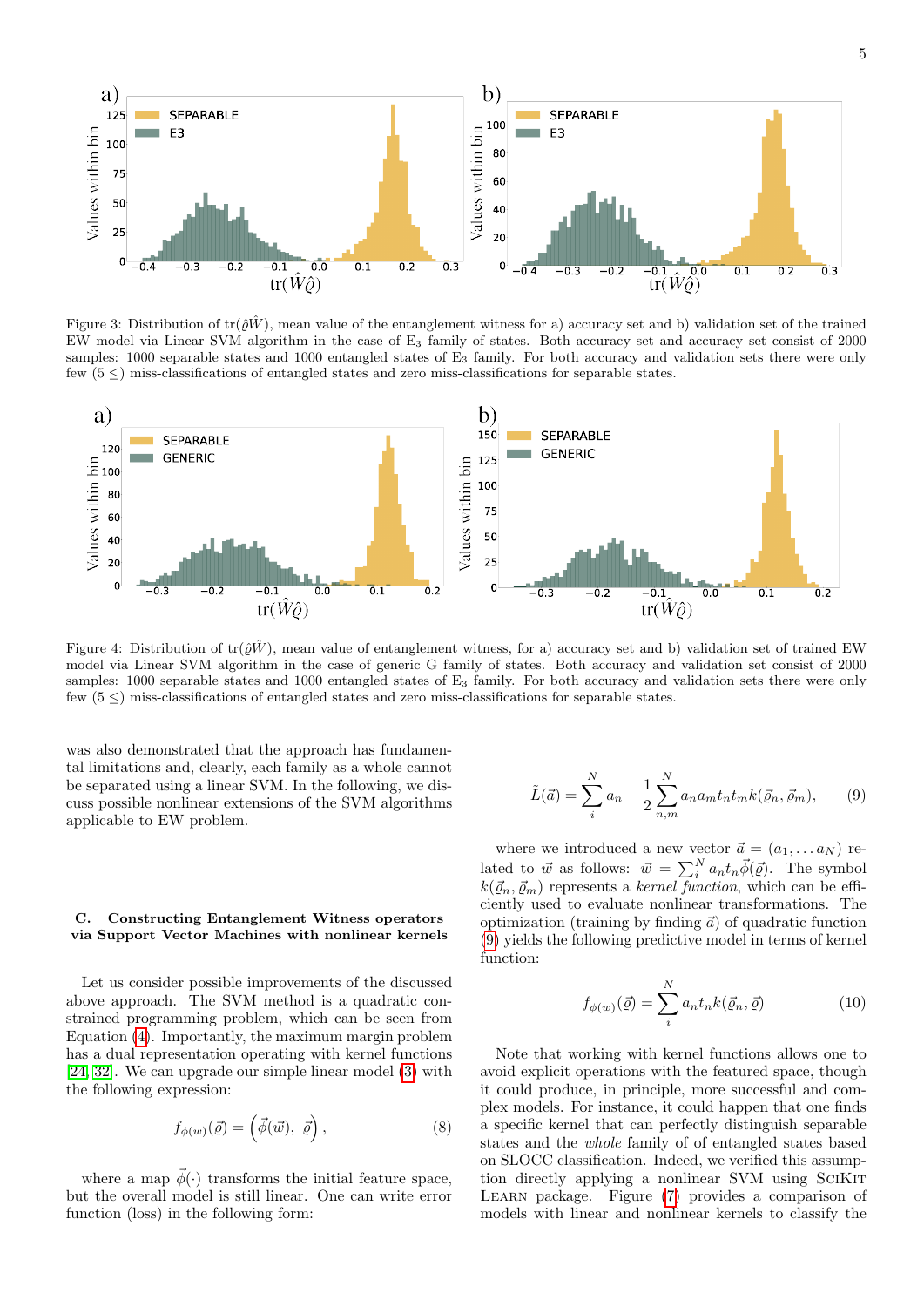

<span id="page-5-0"></span>Figure 5: General analysis of correct detection of entangled states based on trained set of EW operators. For each family  $G, E_1, \ldots, E_8$  we used new 10000 samples of states. Each state is modified according to Eq. [\(5\)](#page-2-1). Random unitary operators are controlled by parameters  $\varepsilon$  according to Eq. [\(6\)](#page-2-2). The depicted bars represent the probability (or score) to correctly detect entangled states of a given family for various values of  $\varepsilon$ :  $1 \leftrightarrow \varepsilon_1 = 0.5, 2 \leftrightarrow \varepsilon_2 = 0.75, 3 \leftrightarrow \varepsilon_3 = 1$ . For each family index G,E<sup>1</sup> − E<sup>8</sup> a fourth bar 4 mixed separable states, fifth bar 5 correspond to pure separable (factorized) states. The set of EW is obtained employing SVM with parameters described in the caption of Figure [\(3\)](#page-4-0) and Fig.[\(4\)](#page-4-1).



<span id="page-5-1"></span>Figure 6: Distribution of  $tr(\hat{\rho}W)$ , mean value of entanglement witness, for a) accuracy set and b) validation set of trained EW model via Linear SVM algorithm in the case of Werner family of entangled states. All parameters are the same as was described in Figure [\(3\)](#page-4-0) and Figure [\(4\)](#page-4-1) described in the main text.

entangled Werner, generic and separable states. Moreover, we modify the generic states according to the Haar measure to assemble a new data set of 1000 samples. We observe 100 % accuracy on a test set in the case of nonlinear SVM with Radial Basis Function (RBF) kernel:  $k(\vec{\varrho}, \vec{\sigma}) = \exp(-\gamma ||\vec{\varrho} - \vec{\sigma}||_2^2)$ , compared to the linear model.

Unfortunately, there are constraints among the feature values that restrict the dimension of feature space so evaluating kernel functions for all samples might be computationally demanding. To reduce the problem complexity, one needs to find certain heuristics or another advanced coarse-grained classification. In the next section we summarize the obtained results and discuss possible applications and further steps.

## III. DISCUSSION

Let us summarize the salient points regarding the problem of entanglement detection in multipartite states using the support vector machine algorithms as we considered in our work.

The entanglement detection problem is rather complex. Ideally, one would aim to find tangent hyperplanes at each point of a set of separable states. Several methods were proposed to find an approximate distance between a given witness and a set of separable states, which helps to detect the entanglement of a particular state [\[39\]](#page-9-0). In this context the considered SVM approach has a similar objective to the one mentioned above. The SVM aims to maximize the shortest distance between the decision boundary and "support" state (vector). However, as it was shown in [\[39](#page-9-0)[–41\]](#page-9-1) the characterization of all EWs for a given multipartite system is a NP-hard problem as the dimensionality increases. The geometrical interpretation of this problem is also a highly nontrivial task [\[42\]](#page-9-2).

Nevertheless, the complexity of EW problem can be reduced by employing a coarse-grained classification such as the considered four-qubit SLOCC classification or description in terms of Werner states. We demonstrated successful applications of the linear SVM algorithm for both of these cases. It is important to mention that our analysis is akin to that proposed in [\[31\]](#page-8-25), where the authors also emphasized the direct relationship of the entanglement witness functional and linear SVM. In our work here, we focus on the successful applicability of the SVM technique specifically for the coarse-grained classification of entangled states joined in some families. However, the success of linear models comes with a price owing to the mentioned above NP-hardness of the EW problem. In general, the linear SVM approach cannot provide high accuracy for all states in a particular family. As we showed, one can detect the entanglement with high accuracy for all family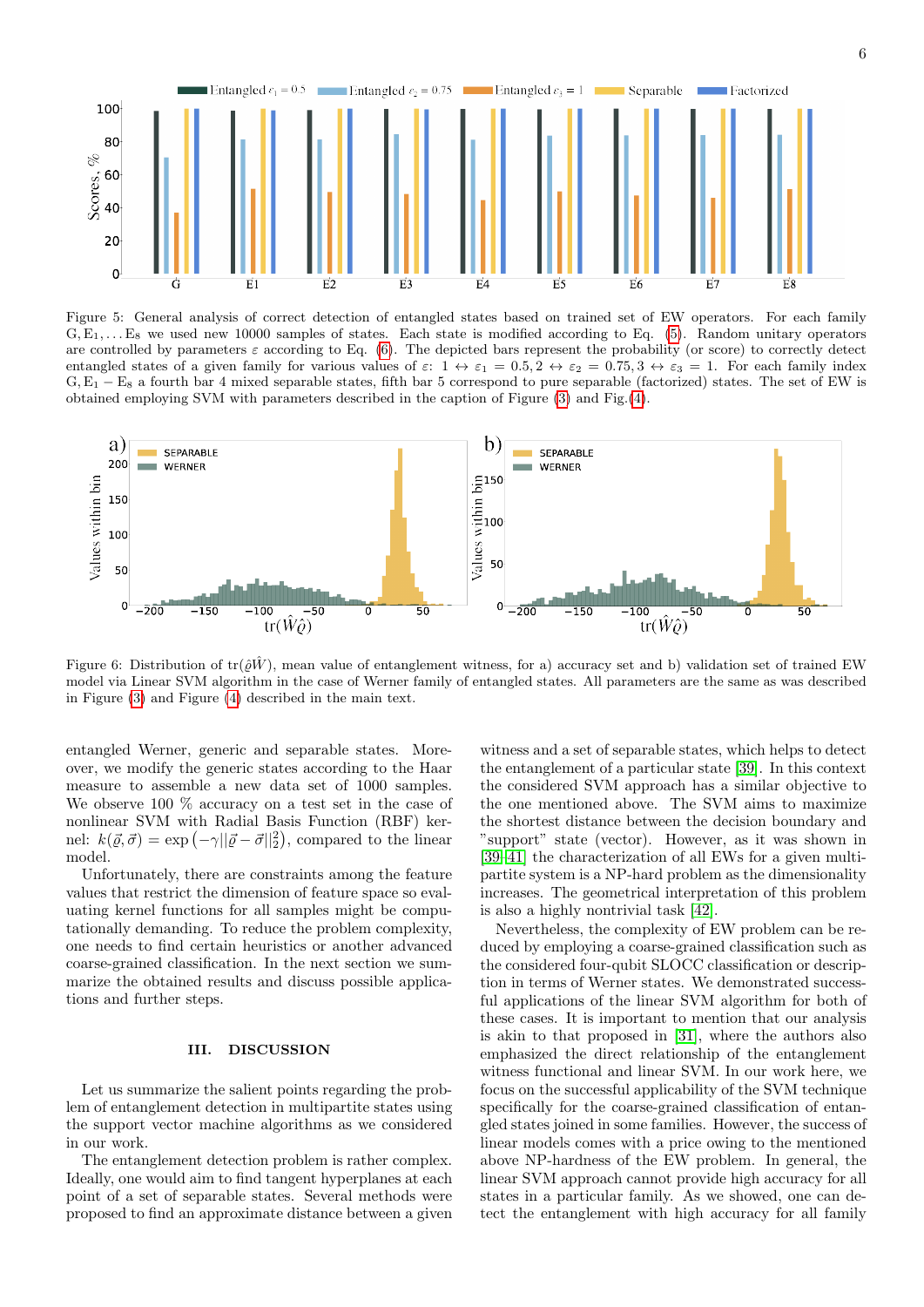

<span id="page-6-0"></span>Figure 7: Distribution of  $f_{\phi(w)}(\vec{\varrho})$  and performance results comparison of trained nonlinear SVM algorithm for linear and nonlinear-RBF kernels. Cases a),b) correspond to Generic and Werner states for nonlinear RBF kernel and c),d) correspond same states with linear kernel. We verify results by sampling 1000 states of each family and for each case. The prediction model  $f_{\phi(\vec{w})}(\vec{\rho})$  is given by Eqs.[\(10\)](#page-4-3) and (10). Note, the assembled data set of Generic states is obtained by modifying each sample by unitary operators distributed according to Haar measure and Eq[.5.](#page-2-1)

members only within a vicinity of a fiducial state of the family. Thus, one can interpret the accuracy of a trained EW model based on linear SVM as a measure of complexity for a given family or parametrization of entangled states.

One of the main advantages of the discussed linear SVM approach is its universality in terms of implementation. Note that the modern Python packages such as QuTip,Tensorflow, Scikit learn[\[33,](#page-8-27) [34,](#page-8-28) [43,](#page-9-3) [44\]](#page-9-4) provide all necessary tools for implementation of both linear and nonlinear SVM to find EW. In addition, a nonlinear version of SVM can be a valuable tool for theoretical analysis, especially in the case of coarse-grained classifications. We demonstrated that nonlinear SVM allows to detect the entanglement with almost perfect accuracy for any arbitrary state from a given family, while the linear SVM has almost zero accuracy. It is not surprising because an arbitrary family of states based on a given classification or parametrization is highly likely to be not linearly separable from a convex set of separable states. We also showed that introduction of the kernel function could be useful for specific cases. At the same time it may require considerable computing resources making the nonlinear kernels less attractive in general.

Another advantage of linear models is that they allow for physical interpretation of EW operators, as observables that can be measured directly in an experiment. An interesting goal would be to analyze further the connection between kernel methods and optimal collective measurements within the concept of collective entanglement witnesses [\[45\]](#page-9-5).

The presented SVM-based analysis of EW can be use-

ful for practical applications. For instance, SLOCC operations described in the equations above directly relate to the field of quantum metrology. In particular, optical interferometers were proposed where an entangled ancilla was shared between two or more stations to improve the accuracy of astrometrical measurements [\[46](#page-9-6)[–50\]](#page-9-7). Each ancilla's subsystem interacts locally with a fiducial state in the station that carries valuable information to be extracted. For practical implementation of such schemes, one needs to understand how the noise affects the ancilla's state and also specifics of local interactions to optimize the measurement protocol and to quantify the structure of the entangled states. Simple and effective tools such as the proposed SVM approach can help solving the problem of detecting and classifying the structure of entangled states used in those quantum astrometry schemes.

Finally, another promising application of this approach is its employment in quantum-enhanced sensor networks[\[51\]](#page-9-8) and quantum reservoir computing [\[52,](#page-9-9) [53\]](#page-9-10). It was already demonstrated that both SVM and EW problems could be mapped and processed by such multipartite quantum systems working as a quantum-enhanced processors [\[51\]](#page-9-8). These promising developments open new directions for application of multipartite quantum systems to address cross-cutting interdisciplinary problems of machine learning and quantum metrology.

## IV. ACKNOWLEDGMENTS

We are grateful to Anže Slosar, Zhi Chen, Yen-Chi (Samuel) Chen and Elisha Siddiqui for useful discussions.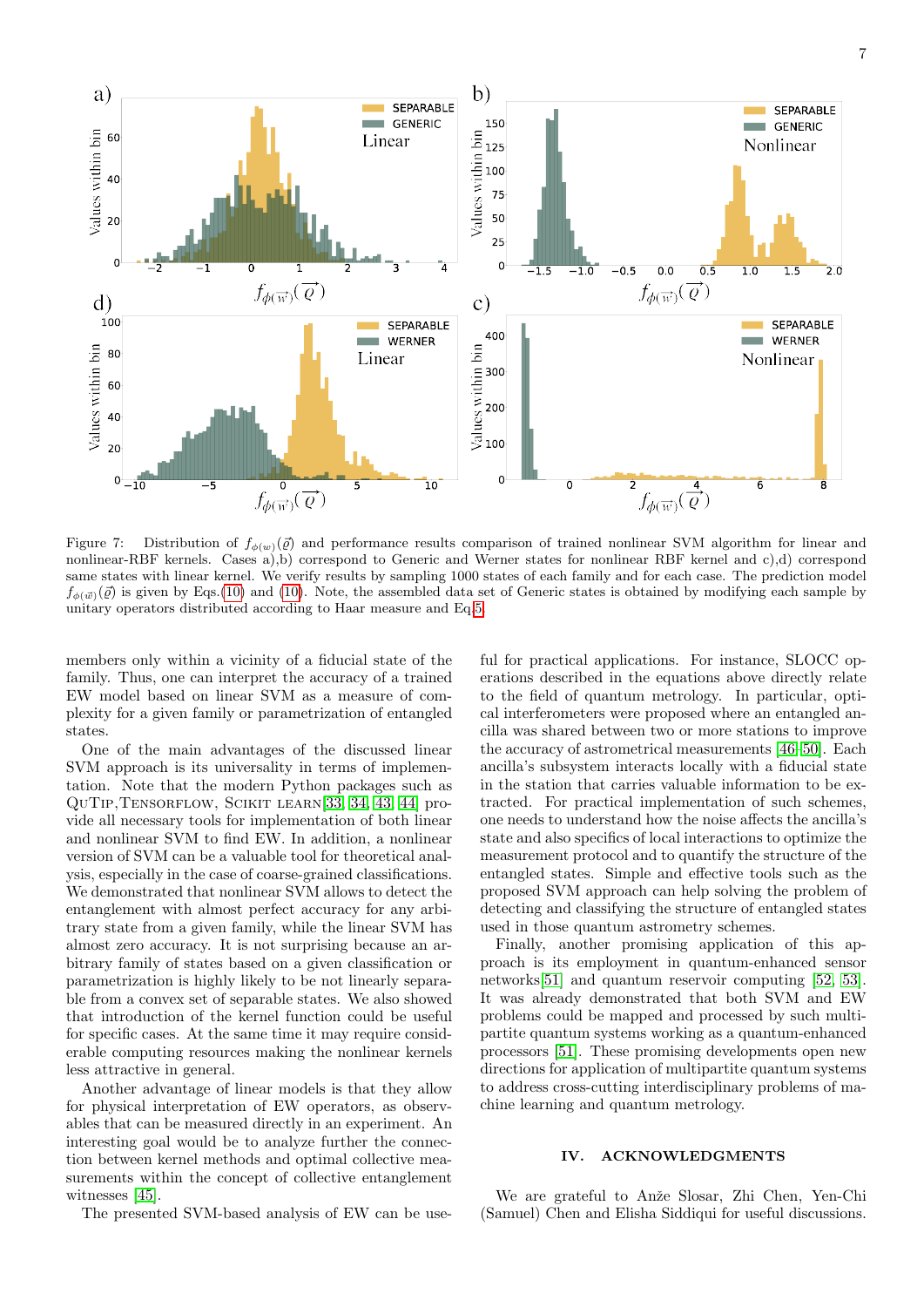This work was supported in part by the U.S. Department of Energy QuantISED award and BNL LDRD grant 19-30.

## <span id="page-7-0"></span>Appendix A: SLOCC classification of four-qubit pure states

All trained SVM models discussed above were derived by combining all states in one family based on a given property such as SLOCC equivalence or another particular state property (parametrization) intrinsic to the Werner states. This appendix provides an explicit description of SLOCC classification used in this manuscript. Such classification was investigated in detail in [\[22\]](#page-8-18) where the authors derived nine families of states corresponding to nine different ways of entangling four qubits.

The main idea of derivation follows from the equivalence of groups  $SU(2) \otimes SU(2)$  and  $SO(4)$  in the Lie-group theory, where  $SU(2)$  is a special group of  $2x2$  unitary matrices and SO(4) is a group of orthogonal matrices with unit determinant. Mathematically, this equivalence is represented by  $\forall U_1, U_2 \in \text{SU}(2) \exists T : O = T(U_1 \otimes U_2)T^{\dagger} \in$ SO(4). Additionally, each four-qubit pure state can be represented as a 4x4 complex matrix  $R = T \psi_{(i_1 i_2)(i_3 i_4)} T^{\dagger}$ , where  $\psi_{(i_1 i_2)(i_3 i_4)}$  is a reshaped matrix element of fourqubit state representation in the computational basis. Thus, the aforementioned equivalence and state representation allows one to represent the SLOCC transformation of four-qubit state in [\(5\)](#page-2-1) as an action of orthogonal matrices:  $R' = O_1RO_2$ . On the other hand it was proven that a given  $4x4$  complex matrix  $R$  can always be transformed via  $O_1$  and  $O_2$  to the Jordan block normal form. This means that the normal form encodes the genuine non-local properties of the four-qubit state and allows classification of the states. Entangled states from the same family can perform the same quantum protocol but with a different probability. The following distinct classes of (unnormalized) pure states were specified in the computational basis:

<span id="page-7-1"></span>
$$
|G_{abcd}\rangle =
$$
  
\n
$$
\frac{a+d}{2}(|0000\rangle + (|1111\rangle) + \frac{a-d}{2}(|0011\rangle + |1100\rangle) +
$$
  
\n
$$
\frac{b+c}{2}(|0101\rangle + |1010\rangle) +
$$
  
\n
$$
+\frac{b-c}{2}(|0110\rangle + |1001\rangle)
$$
 (A1)

<span id="page-7-3"></span>
$$
|E_1\rangle = \frac{a+b}{2}(|0000\rangle + |1111\rangle) + \frac{a-b}{2}(|0011\rangle + |1100\rangle) + c(|0101\rangle + |1010\rangle) + |0110\rangle \tag{A2}
$$

$$
|E_2\rangle = a(|0000\rangle + |1111\rangle) + b(|0101\rangle + |1010\rangle) + |0110\rangle + |0011\rangle
$$
 (A3)

$$
|E_3\rangle = a(|0000\rangle + |1111\rangle) + \frac{a+b}{2}(|0101\rangle + |1010\rangle) + \frac{a-b}{2}(|0110\rangle + |1001\rangle) + \frac{i}{\sqrt{2}}(|0001\rangle + |0010\rangle + |0111\rangle + |1011\rangle)
$$
 (A4)

$$
|E_4\rangle = a(|0000\rangle + |0101\rangle) + |1010\rangle + |1111\rangle) + (i|0001\rangle + |0110\rangle - i|1011\rangle)
$$
 (A5)

<span id="page-7-4"></span>
$$
|E_5\rangle = a(|0000\rangle + |1111\rangle) + (|0011\rangle + |0101\rangle + |0110\rangle)
$$
 (A6)

$$
|E_6\rangle = |0000\rangle + |0101\rangle + |1000\rangle + |1110\rangle \tag{A7}
$$

$$
|E_7\rangle = |0000\rangle + |1011\rangle + |1101\rangle + |1110\rangle
$$
 (A8)

<span id="page-7-2"></span>
$$
|E_8\rangle = |0000\rangle + |0111\rangle \tag{A9}
$$

$$
|S_0\rangle = |0110\rangle \equiv |E\rangle_1 : a = b = c = 0 \tag{A10}
$$

The state  $|S_0\rangle$  represents a subclass of the pure factorized state. All other states (classes) possess unique properties and entanglement structure. For instance, the state  $|G\rangle_{abcd}$  represents a class of generic pure states. It is claimed that this is a class of states with maximal 4 partite entanglement on the orbit generated by SLOCC measured in accordance with majorization criteria [\[22\]](#page-8-18).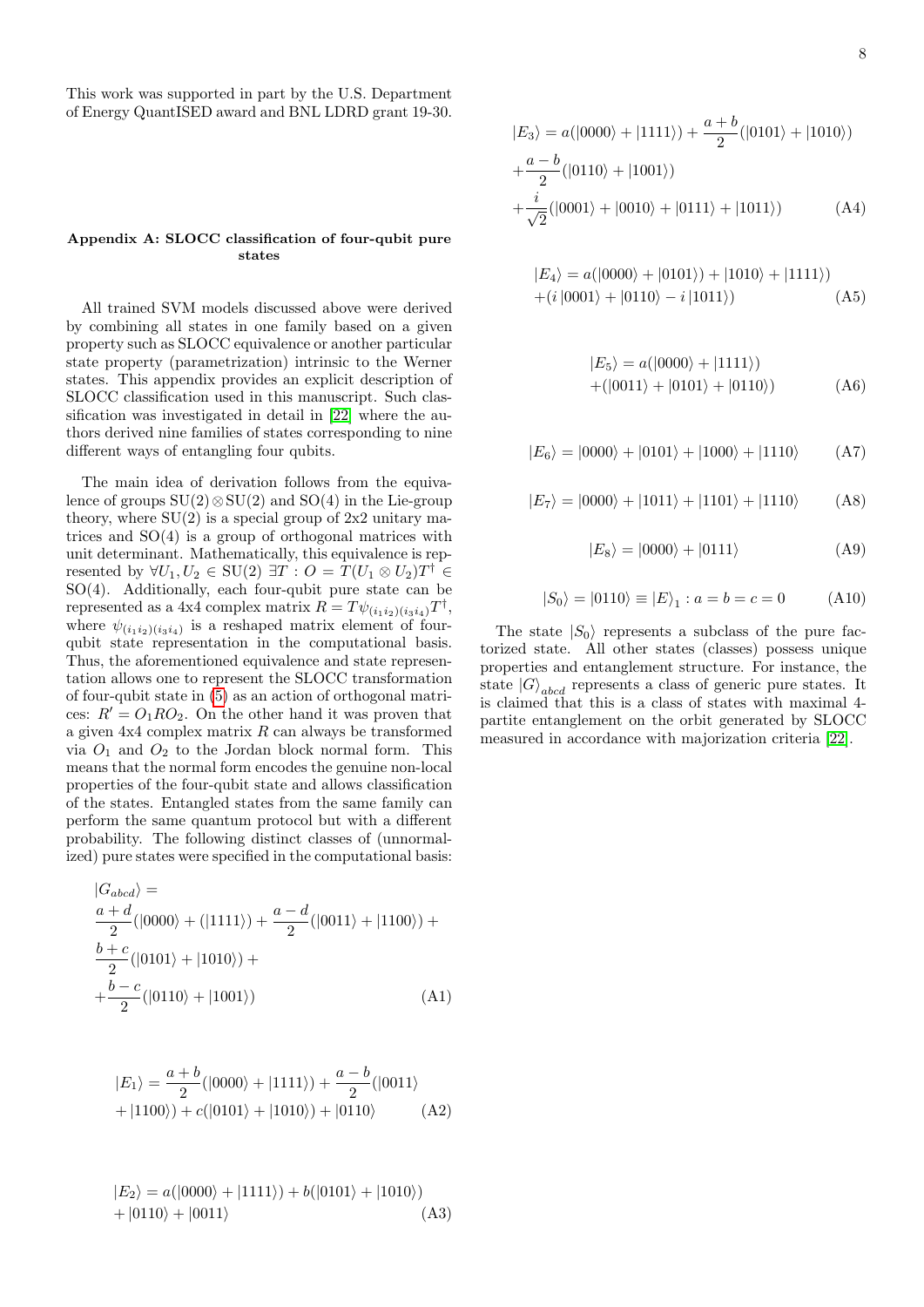- <span id="page-8-0"></span>[1] R. Horodecki, P. Horodecki, M. Horodecki, and K. Horodecki, Rev. Mod. Phys. 81, 865 (2009), URL [https://link.aps.org/doi/10.1103/RevModPhys.](https://link.aps.org/doi/10.1103/RevModPhys.81.865) [81.865](https://link.aps.org/doi/10.1103/RevModPhys.81.865).
- <span id="page-8-1"></span>[2] R. Jozsa and N. Linden, Proceedings of the Royal Society of London. Series A: Mathematical, Physical and Engineering Sciences 459, 2011 (2003), URL [https://royalsocietypublishing.org/doi/abs/](https://royalsocietypublishing.org/doi/abs/10.1098/rspa.2002.1097) [10.1098/rspa.2002.1097](https://royalsocietypublishing.org/doi/abs/10.1098/rspa.2002.1097).
- [3] H. J. Briegel and R. Raussendorf, Phys. Rev. Lett. 86, 910 (2001), URL [https://link.aps.org/doi/10.1103/](https://link.aps.org/doi/10.1103/PhysRevLett.86.910) [PhysRevLett.86.910](https://link.aps.org/doi/10.1103/PhysRevLett.86.910).
- <span id="page-8-2"></span>[4] A.-N. Zhang, C.-Y. Lu, X.-Q. Zhou, Y.-A. Chen, Z. Zhao, T. Yang, and J.-W. Pan, Phys. Rev. A 73, 022330 (2006), URL [https://link.aps.org/doi/10.](https://link.aps.org/doi/10.1103/PhysRevA.73.022330) [1103/PhysRevA.73.022330](https://link.aps.org/doi/10.1103/PhysRevA.73.022330).
- <span id="page-8-3"></span>[5] S.-H. Wei, B. Jing, X.-Y. Zhang, J.-Y. Liao, C.-Z. Yuan, B.-Y. Fan, C. Lyu, D.-L. Zhou, Y. Wang, G.-W. Deng, et al., Laser & Photonics Reviews 16, 2100219 (2022), URL <https://doi.org/10.1002/lpor.202100219>.
- [6] X.-M. Hu, C.-X. Huang, Y.-B. Sheng, L. Zhou, B.-H. Liu, Y. Guo, C. Zhang, W.-B. Xing, Y.-F. Huang, C.-F. Li, et al., Phys. Rev. Lett. 126, 010503 (2021), URL [https://](https://link.aps.org/doi/10.1103/PhysRevLett.126.010503) [link.aps.org/doi/10.1103/PhysRevLett.126.010503](https://link.aps.org/doi/10.1103/PhysRevLett.126.010503).
- <span id="page-8-4"></span>[7] S. Lloyd, Phys. Rev. Lett. 90, 167902 (2003), URL [https:](https://link.aps.org/doi/10.1103/PhysRevLett.90.167902) [//link.aps.org/doi/10.1103/PhysRevLett.90.167902](https://link.aps.org/doi/10.1103/PhysRevLett.90.167902).
- <span id="page-8-5"></span>[8] W. McCutcheon, A. Pappa, B. A. Bell, A. McMillan, A. Chailloux, T. Lawson, M. Mafu, D. Markham, E. Diamanti, I. Kerenidis, et al., Nature Communications 7 (2016), URL <https://doi.org/10.1038/ncomms13251>.
- <span id="page-8-23"></span><span id="page-8-22"></span><span id="page-8-6"></span>[9] G. Tóth, Phys. Rev. A 85, 022322 (2012), URL [https:](https://link.aps.org/doi/10.1103/PhysRevA.85.022322) [//link.aps.org/doi/10.1103/PhysRevA.85.022322](https://link.aps.org/doi/10.1103/PhysRevA.85.022322).
- <span id="page-8-7"></span>[10] P. Hyllus, W. Laskowski, R. Krischek, C. Schwemmer, W. Wieczorek, H. Weinfurter, L. Pezzé, and A. Smerzi, Phys. Rev. A 85, 022321 (2012), URL [https://link.aps.](https://link.aps.org/doi/10.1103/PhysRevA.85.022321) [org/doi/10.1103/PhysRevA.85.022321](https://link.aps.org/doi/10.1103/PhysRevA.85.022321).
- <span id="page-8-24"></span><span id="page-8-8"></span>[11] D. Gross, S. T. Flammia, and J. Eisert, Phys. Rev. Lett. 102, 190501 (2009), URL [https://link.aps.org/doi/](https://link.aps.org/doi/10.1103/PhysRevLett.102.190501) [10.1103/PhysRevLett.102.190501](https://link.aps.org/doi/10.1103/PhysRevLett.102.190501).
- <span id="page-8-9"></span>[12] W. Dür and H. J. Briegel, Reports on Progress in Physics 70, 1381 (2007), URL [https://doi.org/10.](https://doi.org/10.1088/0034-4885/70/8/r03) [1088/0034-4885/70/8/r03](https://doi.org/10.1088/0034-4885/70/8/r03).
- <span id="page-8-26"></span><span id="page-8-25"></span><span id="page-8-10"></span>[13] J. Eisert, D. Hangleiter, N. Walk, I. Roth, D. Markham, R. Parekh, U. Chabaud, and E. Kashefi, Nature Reviews Physics 2, 382 (2020), URL [https://doi.org/10.1038/](https://doi.org/10.1038/s42254-020-0186-4) [s42254-020-0186-4](https://doi.org/10.1038/s42254-020-0186-4).
- <span id="page-8-27"></span>[14] M. Kliesch and I. Roth, PRX Quantum 2, 010201 (2021), URL [https://link.aps.org/doi/10.1103/PRXQuantum.](https://link.aps.org/doi/10.1103/PRXQuantum.2.010201) [2.010201](https://link.aps.org/doi/10.1103/PRXQuantum.2.010201).
- <span id="page-8-11"></span>[15] O. Gühne, Y. Mao, and X.-D. Yu, Phys. Rev. Lett. 126, 140503 (2021), URL [https://link.aps.org/doi/](https://link.aps.org/doi/10.1103/PhysRevLett.126.140503) [10.1103/PhysRevLett.126.140503](https://link.aps.org/doi/10.1103/PhysRevLett.126.140503).
- <span id="page-8-28"></span><span id="page-8-12"></span>[16] D. Cruz, R. Fournier, F. Gremion, A. Jeannerot, K. Komagata, T. Tosic, J. Thiesbrummel, C. L. Chan, N. Macris, M.-A. Dupertuis, et al., Advanced Quantum Technologies 2, 1900015 (2019), URL [https://doi.org/](https://doi.org/10.1002/qute.201900015) [10.1002/qute.201900015](https://doi.org/10.1002/qute.201900015).
- <span id="page-8-30"></span><span id="page-8-29"></span><span id="page-8-13"></span>[17] O. Gühne and G. Tóth, Physics Reports 474, 1 (2009), URL [https://doi.org/10.1016/j.physrep.](https://doi.org/10.1016/j.physrep.2009.02.004) [2009.02.004](https://doi.org/10.1016/j.physrep.2009.02.004).
- <span id="page-8-31"></span><span id="page-8-14"></span>[18] M. Horodecki, P. Horodecki, and R. Horodecki, Physics Letters A 223, 1 (1996), ISSN 0375-9601, URL [https://www.sciencedirect.com/science/article/](https://www.sciencedirect.com/science/article/pii/S0375960196007062) [pii/S0375960196007062](https://www.sciencedirect.com/science/article/pii/S0375960196007062).
- <span id="page-8-32"></span><span id="page-8-15"></span>[19] B. M. Terhal, Physics Letters A 271, 319 (2000), ISSN 0375-9601, URL [https://www.sciencedirect.com/](https://www.sciencedirect.com/science/article/pii/S0375960100004011)

[science/article/pii/S0375960100004011](https://www.sciencedirect.com/science/article/pii/S0375960100004011).

- <span id="page-8-16"></span>[20] T. Heinosaari and M. Ziman, The Mathematical language of Quantum Theory (Cambridge University Press, 2009), URL <https://doi.org/10.1017/cbo9781139031103>.
- <span id="page-8-21"></span><span id="page-8-20"></span><span id="page-8-19"></span><span id="page-8-18"></span><span id="page-8-17"></span>[21] W. Dür, G. Vidal, and J. I. Cirac, Phys. Rev. A 62, 062314 (2000), URL [https://link.aps.org/doi/10.](https://link.aps.org/doi/10.1103/PhysRevA.62.062314) [1103/PhysRevA.62.062314](https://link.aps.org/doi/10.1103/PhysRevA.62.062314).
- https://royalsocietypublishing.org/doi/pdf/10.1098/rspa.2002[2097]; Verstraete, J. Dehaene, B. De Moor, and H. Verschelde, Phys. Rev. A 65, 052112 (2002), URL [https://link.aps.](https://link.aps.org/doi/10.1103/PhysRevA.65.052112) [org/doi/10.1103/PhysRevA.65.052112](https://link.aps.org/doi/10.1103/PhysRevA.65.052112).
	- [23] C. Cortes and V. Vapnik, Machine learning 20, 273 (1995).
	- [24] C. M. Bishop, Pattern Recognition and Machine Learning (Information Science and Statistics) (Springer, 2007), 1st ed., ISBN 0387310738, URL [http://www.amazon.com/](http://www.amazon.com/Pattern-Recognition-Learning-Information-Statistics/dp/0387310738%3FSubscriptionId%3D13CT5CVB80YFWJEPWS02%26tag%3Dws%26linkCode%3Dxm2%26camp%3D2025%26creative%3D165953%26creativeASIN%3D0387310738) [Pattern-Recognition-Learning-Information-Statisti](http://www.amazon.com/Pattern-Recognition-Learning-Information-Statistics/dp/0387310738%3FSubscriptionId%3D13CT5CVB80YFWJEPWS02%26tag%3Dws%26linkCode%3Dxm2%26camp%3D2025%26creative%3D165953%26creativeASIN%3D0387310738)cs/ [dp/0387310738%3FSubscriptionId%](http://www.amazon.com/Pattern-Recognition-Learning-Information-Statistics/dp/0387310738%3FSubscriptionId%3D13CT5CVB80YFWJEPWS02%26tag%3Dws%26linkCode%3Dxm2%26camp%3D2025%26creative%3D165953%26creativeASIN%3D0387310738) [3D13CT5CVB80YFWJEPWS02%26tag%3Dws%26linkCode%](http://www.amazon.com/Pattern-Recognition-Learning-Information-Statistics/dp/0387310738%3FSubscriptionId%3D13CT5CVB80YFWJEPWS02%26tag%3Dws%26linkCode%3Dxm2%26camp%3D2025%26creative%3D165953%26creativeASIN%3D0387310738) [3Dxm2%26camp%3D2025%26creative%3D165953%](http://www.amazon.com/Pattern-Recognition-Learning-Information-Statistics/dp/0387310738%3FSubscriptionId%3D13CT5CVB80YFWJEPWS02%26tag%3Dws%26linkCode%3Dxm2%26camp%3D2025%26creative%3D165953%26creativeASIN%3D0387310738) [26creativeASIN%3D0387310738](http://www.amazon.com/Pattern-Recognition-Learning-Information-Statistics/dp/0387310738%3FSubscriptionId%3D13CT5CVB80YFWJEPWS02%26tag%3Dws%26linkCode%3Dxm2%26camp%3D2025%26creative%3D165953%26creativeASIN%3D0387310738).
	- [25] G. Carleo and M. Troyer, Science **355**, 602 (2017), https://www.science.org/doi/pdf/10.1126/science.aag2302, URL [https://www.science.org/doi/abs/10.1126/](https://www.science.org/doi/abs/10.1126/science.aag2302) [science.aag2302](https://www.science.org/doi/abs/10.1126/science.aag2302).
	- [26] G. Torlai, G. Mazzola, J. Carrasquilla, M. Troyer, R. Melko, and G. Carleo, Nature Physics 14, 447 (2018), URL <https://doi.org/10.1038/s41567-018-0048-5>.
	- [27] G. Carleo, I. Cirac, K. Cranmer, L. Daudet, M. Schuld, N. Tishby, L. Vogt-Maranto, and L. Zdeborová, Rev. Mod. Phys. 91, 045002 (2019), URL [https://link.aps.org/](https://link.aps.org/doi/10.1103/RevModPhys.91.045002) [doi/10.1103/RevModPhys.91.045002](https://link.aps.org/doi/10.1103/RevModPhys.91.045002).
	- [28] I. A. Luchnikov, S. V. Vintskevich, D. A. Grigoriev, and S. N. Filippov, Phys. Rev. Lett. 124, 140502 (2020), URL [https://link.aps.org/doi/10.](https://link.aps.org/doi/10.1103/PhysRevLett.124.140502) [1103/PhysRevLett.124.140502](https://link.aps.org/doi/10.1103/PhysRevLett.124.140502).
	- [29] Y.-C. Ma and M.-H. Yung, npj Quantum Information 4 (2018), URL [https://doi.org/10.1038/](https://doi.org/10.1038/s41534-018-0081-3) [s41534-018-0081-3](https://doi.org/10.1038/s41534-018-0081-3).
	- [30] S. Lu, S. Huang, K. Li, J. Li, J. Chen, D. Lu, Z. Ji, Y. Shen, D. Zhou, and B. Zeng, Phys. Rev. A 98, 012315 (2018), URL [https://link.aps.org/doi/10.](https://link.aps.org/doi/10.1103/PhysRevA.98.012315) [1103/PhysRevA.98.012315](https://link.aps.org/doi/10.1103/PhysRevA.98.012315).
	- [31] E. Y. Zhu, L. T. Wu, O. Levi, and L. Qian, arXiv preprint arXiv:2107.02301 (2021).
	- [32] A. Géron, Hands-on machine learning with Scikit-Learn, Keras, and TensorFlow: Concepts, tools, and techniques to build intelligent systems (" O'Reilly Media, Inc.", 2019).
	- [33] J. Johansson, P. Nation, and F. Nori, Computer Physics Communications 183, 1760 (2012), ISSN 0010- 4655, URL [https://www.sciencedirect.com/science/](https://www.sciencedirect.com/science/article/pii/S0010465512000835) [article/pii/S0010465512000835](https://www.sciencedirect.com/science/article/pii/S0010465512000835).
	- [34] J. Johansson, P. Nation, and F. Nori, Computer Physics Communications 184, 1234 (2013), ISSN 0010- 4655, URL [https://www.sciencedirect.com/science/](https://www.sciencedirect.com/science/article/pii/S0010465512003955) [article/pii/S0010465512003955](https://www.sciencedirect.com/science/article/pii/S0010465512003955).
	- [35] M. Fasi and L. Robol, Sampling the eigenvalues of random orthogonal and unitary matrices (2020), URL [https://](https://arxiv.org/abs/2009.11515) [arxiv.org/abs/2009.11515](https://arxiv.org/abs/2009.11515).
	- [36] TensorFlow Developers, Tensorflow (2022), URL [https:](https://zenodo.org/record/4724125) [//zenodo.org/record/4724125](https://zenodo.org/record/4724125).
	- [37] F. Huber, I. Klep, V. Magron, and J. Volčič, *Dimension*free entanglement detection in multipartite werner states (2021), URL <https://arxiv.org/abs/2108.08720>.
	- [38] D. Chruściński and A. Kossakowski, Phys. Rev. A 73, 062314 (2006), URL [https://link.aps.org/doi/10.](https://link.aps.org/doi/10.1103/PhysRevA.73.062314) [1103/PhysRevA.73.062314](https://link.aps.org/doi/10.1103/PhysRevA.73.062314).